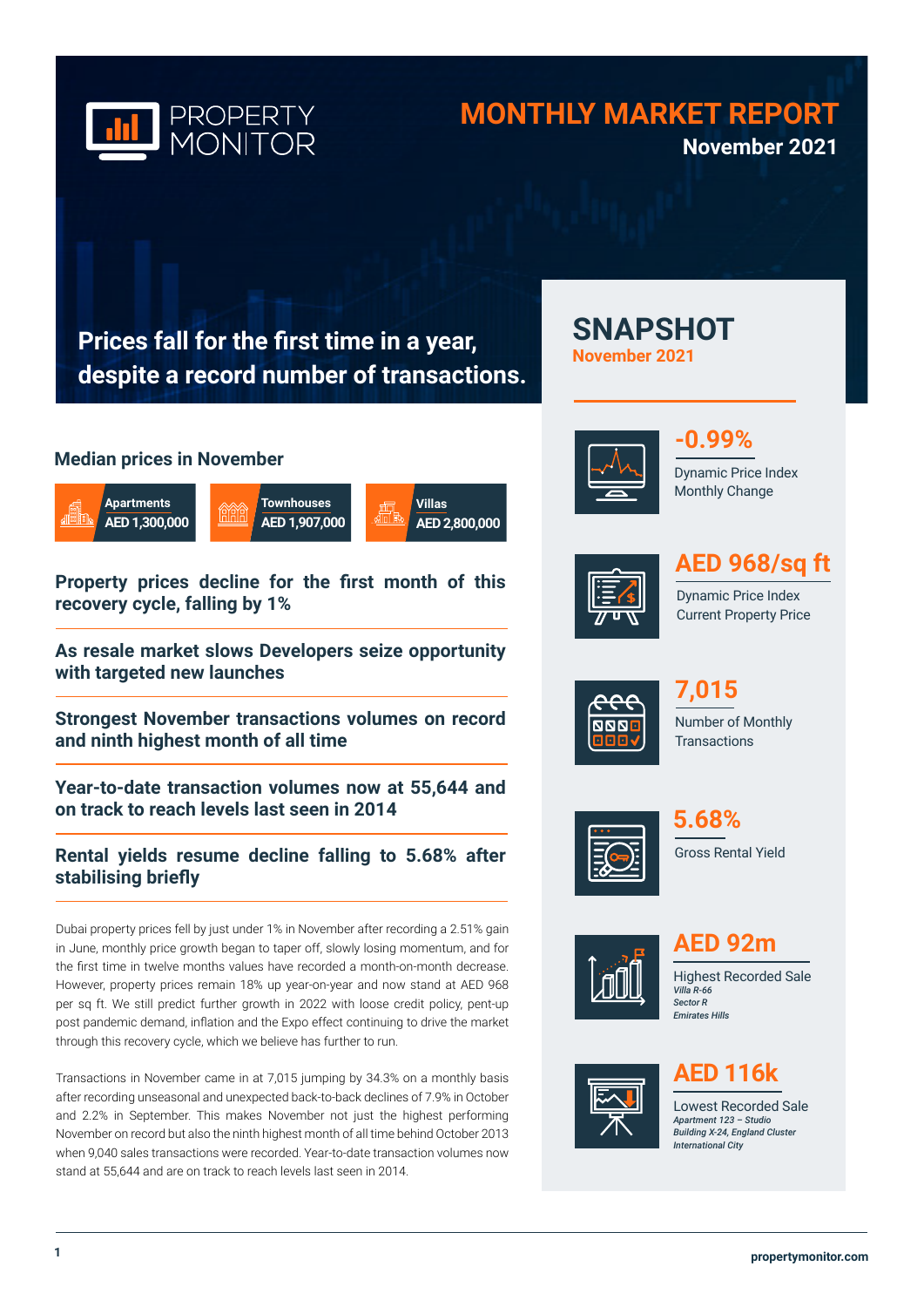**Looking forward, while the Dubai property market has started to show signs of cooling off, particularly in the completed and resale markets, it is most likely that growth will continue, albeit at a slower pace. Monthly changes may rise and fall as supply, demand, the effects of appreciation, and the global pandemic cause turbulence, but overall, we believe prices in 2022 will end the year higher than current levels.**

#### ZHANN JOCHINKE

**PROPERTY** 

ing Officer *Property Monitor*

While this market volume rebound is positive, a deeper look at the composition of transactions shows a market where fundamentals are again changing, and activity may once again be being driven by off-plan and initial developer sales. This is a pattern likely to be repeated in 2022 and could hold back overall price growth outside of the most favoured communities.

As previously reported, the recovery has thus far largely been powered by the strong performance of the villa and townhouse segments, however with inventory scarce and overpriced properties sitting on the market, buyers have been left with little alternative but to explore other options. Developers have seized this opportunity and in recent months have released new launches to cater to the unfulfilled demand. In the past 3 months over 2,000 new off-plan villa and townhouse units have entered the market with new phases at notable projects such as Tilal Al Ghaf, (422 units), Nshama Town Square (364), Arabian Ranches III (353), and The Valley (330), as well as the launch of a new master community, DAMAC Lagoons, where the first of eight phases alone was for over 900 units.

A total of 3,224 off-plan transactions were registered in November, up 55.1% month-on-month and 124.7% on a yearly basis, while completed property sales also increased albeit at a slower pace of 20.5% monthon-month. Off-plan transactions market share grew by 6.2% to 46.0%, the highest level in over a year, and with the significant amount of new development projects being launched this is likely to increase further in the coming months.

Meanwhile, resales transactions—any subsequent sale of a property that follows the initial first-time sale from the developer, for an off-plan or completed project—stood at 2,453 in November representing a market share of 35%. Overall, these transactions have continued to decline since reaching a peak of 51.8% market share in January 2021. This switch back to initial developer sales can be partly attributed to the recent resurgence of new project launches but a lack of resale sellers and affordable properties in the villa and townhouse segments continues to hang over the market. It was these villa and townhouse resales which heavily drove the early phases of recovery.

At 1,841, the volume of mortgages decreased a further 3.3% in November following 14.3% and 19.5% decreases in October and September. The most prominent cause of this months' decrease is the 63.3% month-onmonth decline of mortgage transactions for Townhouses. Meanwhile mortgages for apartments grew marginally by 1.1% and loans for villas increased by 7.5%. This is likely a bumpiness in the market rather than any discernible new trend emerging.

Breaking down the mortgage market further shows that bulk transactions (mortgages taken by developers and larger investors for multiple units) comprised 28.2% of all loans issued (down from 37.4% in October) and were spread across several projects, most notably Centurion Onyx in Meydan City (66), Green Community West in Dubai Investments Park (18), Bloom Towers in Jumeirah Village Circle (17), and Riah Towers in Culture Village (13). Another 35.1% of loans taken were new purchase money mortgages generally for residential properties that were also transferred during November, primarily by end-users with the average amount borrowed being AED 1.82m at a loan-to-value ratio of 76.3%. The remaining 36.7% represents refinancing or new mortgages taken out in the months post transfer.

Rental yields have resumed their fall after momentarily recovering to 6.2% in July, and currently stand at 5.68% in November. The year-todate average sits at 5.91% after remaining relatively stable at  $~6.5\%$ through most of 2020. This suggests that property prices are increasing in several communities—especially where people are buying for enduse—at a more rapid pace than rental prices. Rents are still declining in some communities, particularly those heavily comprised of apartments. Should this continue, rental yields are likely to trend even lower in the coming months.

Looking forward, while the Dubai property market has started to show signs of cooling off, particularly in the completed and resale markets, it is most likely that growth will continue, albeit at a slower pace. Monthly changes may rise and fall as supply, demand, the effects of appreciation, and the global pandemic cause turbulence, but overall, we believe prices in 2022 will end the year higher than current levels.

While villa and townhouse affordability worsen, demand is expected to continue to gravitate towards off-plan alternatives where buyers will have to sacrifice an immediate move-in but be able to secure a property at a favourable price and with attractive payment options. Likewise, demand is also anticipated to increase for newly completed and ready to move-in apartments.

Market headwinds and downside risks are growing with an inevitable interest rate increases coming in 2022, the first of which whilst small, is likely to occur in Q1. A series of interest rate hikes would affect sentiment and raise a barrier to purchasing for some end-user buyers and would be likely to have a dampening effect on the property market. However, we believe that other positive factors will outweigh any increase in the cost of credit. An unexpected near-term side effect of any interest rate rises may be to prompt a surge in residential mortgage applications in an effort to lock in rates, but the availability of affordable and desirable properties will almost certainly dictate 2022 market transaction volumes.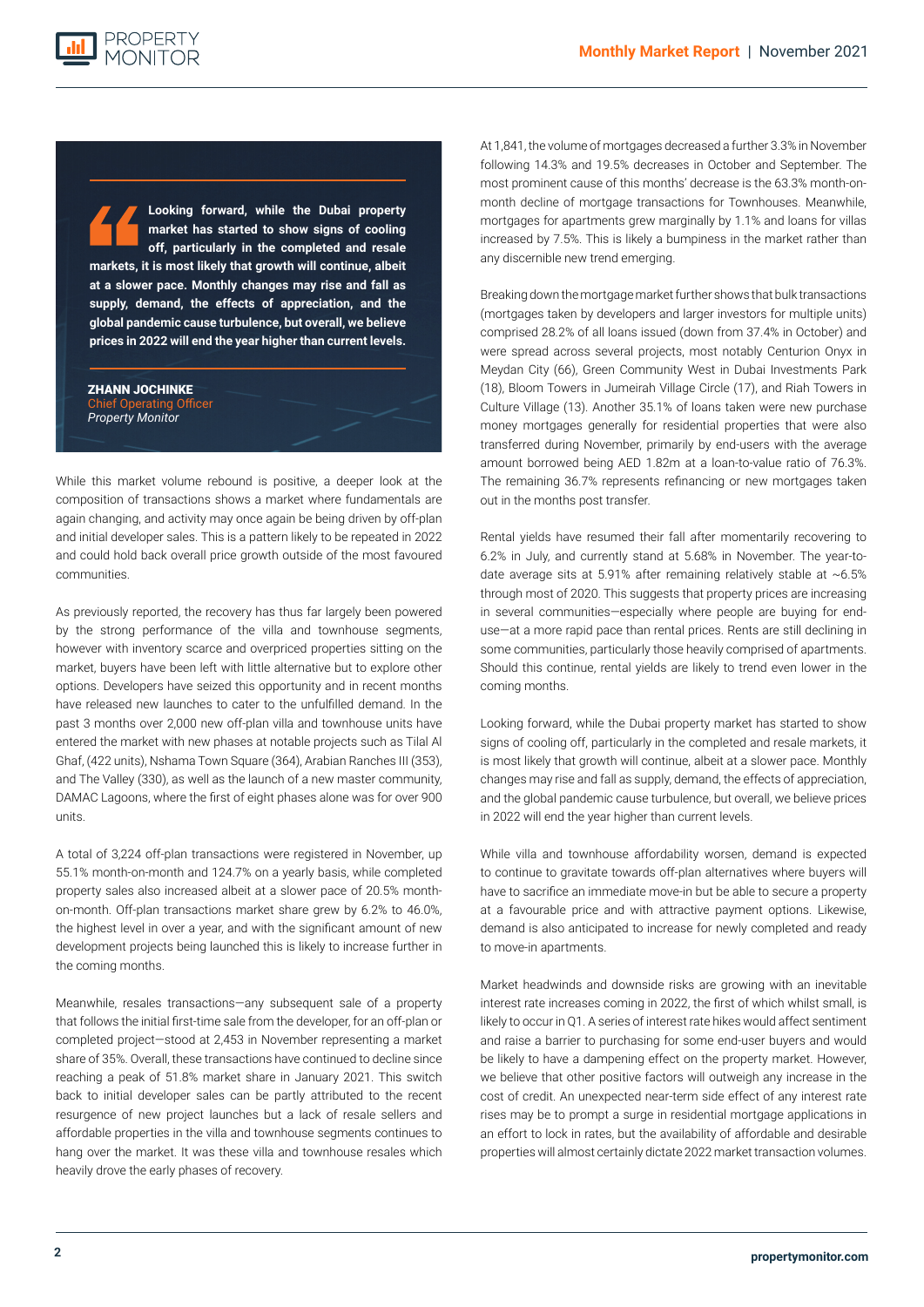



### **DPI MONTHLY OVERVIEW**

| <b>Month</b>    | <b>Index</b><br><b>Value</b> | <b>MoM</b><br><b>Change</b> | <b>OoO</b><br><b>Change</b> | <b>YoY</b><br>Change | <b>Index Price</b><br>(AED/sq ft) |
|-----------------|------------------------------|-----------------------------|-----------------------------|----------------------|-----------------------------------|
| Nov 2021        | 135.11                       | $-0.99%$                    | 1.18%                       | 17.95%               | 968                               |
| Oct 2021        | 136.46                       | 0.95%                       | 3.81%                       | 19.94%               | 977                               |
| Sep 2021        | 135.18                       | 1.22%                       | 4.78%                       | 17.66%               | 968                               |
| Aug 2021        | 133.54                       | 1.60%                       | 5.72%                       | 18.54%               | 956                               |
| <b>Jul 2021</b> | 131.45                       | 1.89%                       | 5.15%                       | 15.09%               | 941                               |
| Jun 2021        | 129.01                       | 2.13%                       | 5.79%                       | 9.92%                | 924                               |
| May 2021        | 126.32                       | 1.05%                       | 5.44%                       | 5.41%                | 905                               |
| Apr 2021        | 125.01                       | 2.51%                       | 6.32%                       | 3.36%                | 895                               |
| Mar 2021        | 121.94                       | 1.79%                       | 4.86%                       | 1.32%                | 873                               |
| Feb 2021        | 119.80                       | 1.89%                       | 4.58%                       | $-1.04%$             | 858                               |
| Jan 2021        | 117.57                       | 1.10%                       | 3.34%                       | $-3.45%$             | 842                               |
| Dec 2020        | 116.29                       | 1.52%                       | 1.23%                       | $-4.39%$             | 833                               |
| Nov 2020        | 114.55                       | 0.68%                       | 1.68%                       | $-8.30%$             | 820                               |

The Property Monitor Dynamic Price Index (DPI) tracks trends of residential property prices throughout 42 key communities in Dubai and is indexed to a base period of January 2008.

At an emirate-wide level, the index value for November 2021 decreased by 1.35 index points to 135.11 from 136.46 in October 2021, representing a month-onmonth decline of 0.99%.

In November 2021, property prices stood at AED 968 per sq ft, down 21.6% from the market peak in September 2014 and are 23.3% above the market trough of April 2009. Property prices were last at these levels during the recovery phase of the previous market cycle in May 2013.

On a yearly basis, prices have increased by 18.0% in November 2021. When we compare this to November 2020 when a year-on-year decline of 8.3% was recorded, we can see a definite trend reversal from declines to gains.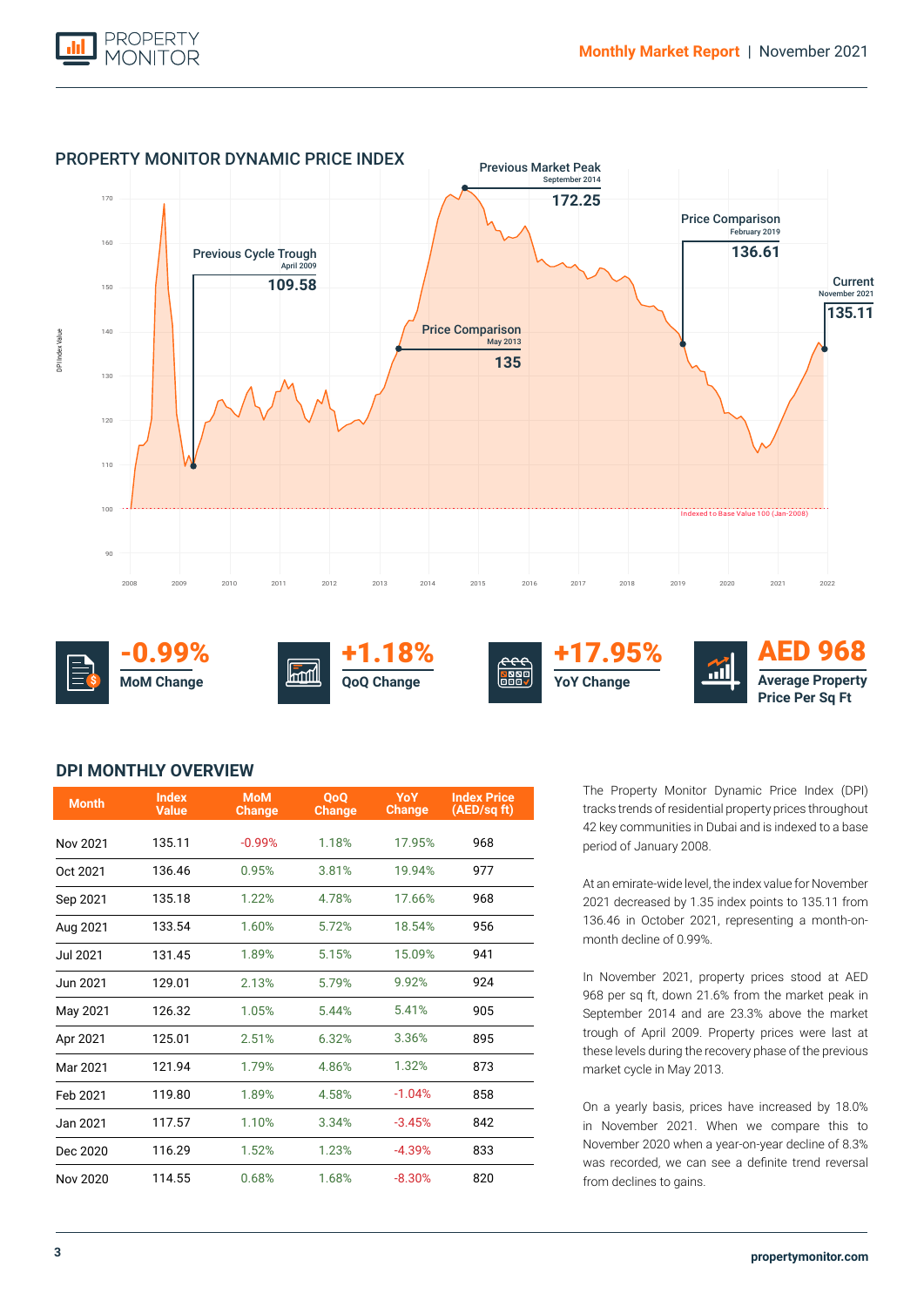



### **HISTORICAL TRANSACTIONS CHART – COMPLETION STATUS**

when 9,040 sales transactions were recorded. This marks an about-face for the trajectory of transactions following seasonally atypical month-Transaction volumes in November reached a staggering 7,015, jumping by 34.3% on a monthly basis and recording the strongest November on record and the ninth highest month of all time behind October 2013 on-month declines in September and October.

During the month, the split between off-plan and completed property transactions remained in favour of the latter with Title Deeds accounting for 54% of all transactions, down 6.2% month-on-month. Completed properties have led the market for 18 months now, however, have begun to weaken and have been declining since their record high in January of 71.5%. The 12-month rolling average remains strong at 61.42% in November for completed properties.

During the month, Emaar Properties dominated the off-plan market with the bulk of developers' Oqood (off-plan) registrations, taking a dominant market share of 31.3%. They recorded just over 950 transactions spread across a myriad of their projects with a higher concentration of sales at Emaar Beachfront Dubai Harbour (339)—most notably Beach Mansion with 146 transactions, and Palace Beach Residence with 129 transactions. This was followed by Arabian Ranches III with 223

transactions in total, and the Caya and Bliss sub-communities most favoured recording 88 and 83 transactions, respectively, and then by The Valley with Nara recording 52 transactions and Eden 36.

Deyaar was next at 11.8% of all Oqood registrations with the bulk of their sales occurring at Regalia in Business Bay (357). This was followed by Majid Al Futtaim taking 11.6% market share with the most notable activity in Aura and Aura Gardens (346) and Harmony (124) in the Tilal Al Ghaf master community.

In the ongoing trend that emerged in 2020, a significant portion of Title Deed transactions were initial sales registered directly by developers for unsold inventory in completed projects. Out of a total of 4,562 initial developer sales recorded in November, 33.3% were in completed projects. At a year-to-date average of 39.9%, this figure has now started to move back closer to 2020 average of 33.6% although remains well above the 2019 average of 20.5%.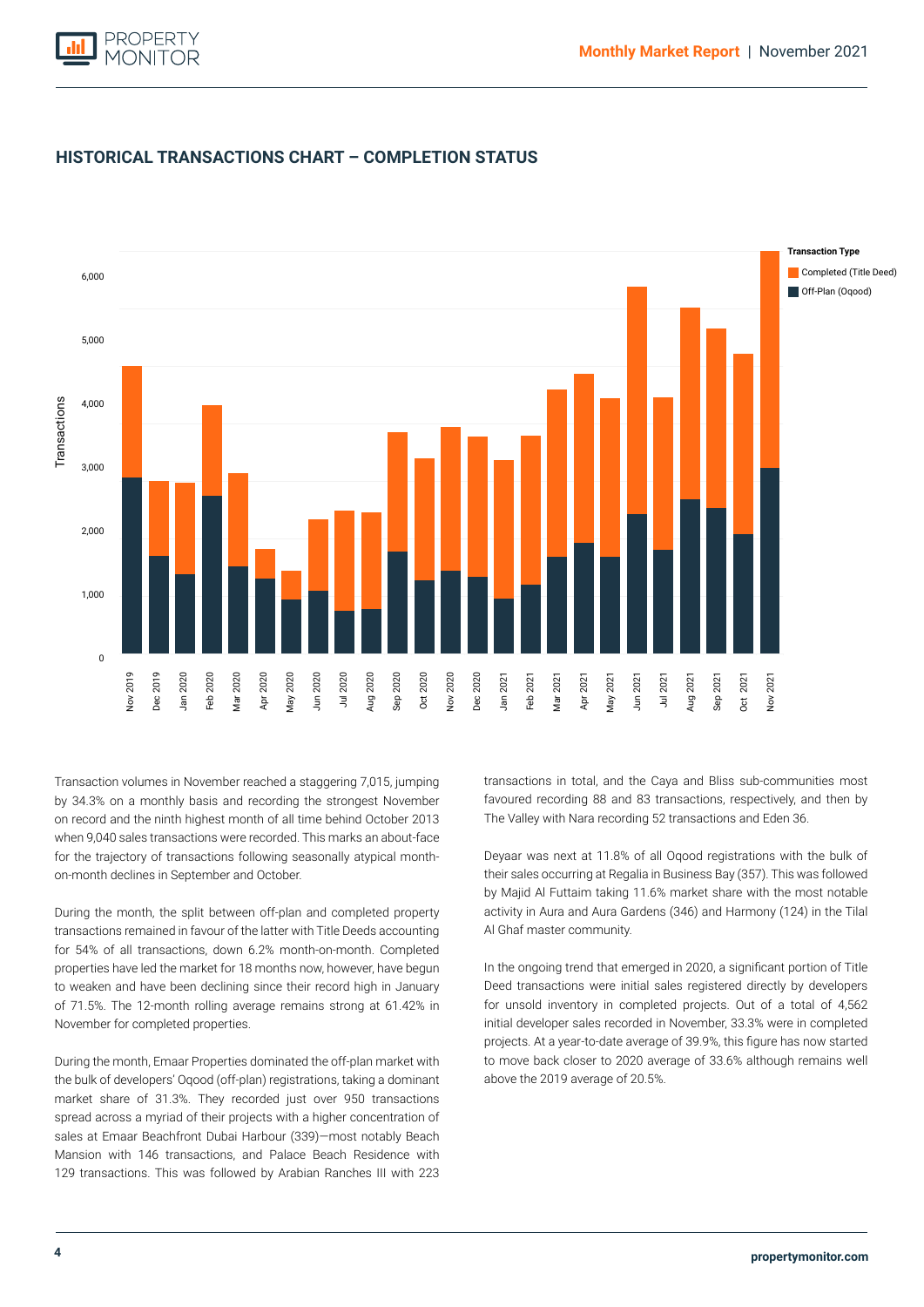

### **TOP 5 COMMUNITIES TABLE – OFF-PLAN AND COMPLETED**

## **Off-Plan / Oqood**

| <b>Off-Plan Apartments</b> |                      |                     |                     |                                |                                 |                                   |                       |                       |
|----------------------------|----------------------|---------------------|---------------------|--------------------------------|---------------------------------|-----------------------------------|-----------------------|-----------------------|
| Rank<br>(this month)       | Rank<br>(last month) | Rank<br>(last year) | Community           | <b>Total</b><br># Transactions | <b>Studio</b><br>(Median Price) | 1 <sub>BR</sub><br>(Median Price) | 2BR<br>(Median Price) | 3BR<br>(Median Price) |
|                            |                      |                     | <b>Business Bay</b> | 559                            | 659,811                         | 1.004.028                         | 2.200.464             | 2,570,607             |
|                            |                      | 8                   | Dubai Harbour       | 340                            | $\overline{\phantom{a}}$        | 1,866,888                         | 3,598,888             | 5,327,888             |
|                            | 4                    |                     | Dubai Creek Harbour | 128                            | н.                              | 1,258,888                         | 1.963.888             | 2,847,888             |
|                            | $\sim$               | н.                  | Al Barari           | 126                            | 568.721                         | 1,119,282                         | 1.704.033             |                       |
|                            | . .                  |                     | Downtown Dubai      | 124                            | 800,000                         | 1.730.444                         | 2,516,772             | 5,284,050             |

### Off-Plan Villas

| <b>Rank</b><br>(this month) | Rank<br>(last month) | Rank<br>(last year) | Community          | <b>Total</b><br># Transactions | 3BR<br>(Median Price) | 4BR<br>(Median Price) |
|-----------------------------|----------------------|---------------------|--------------------|--------------------------------|-----------------------|-----------------------|
|                             |                      |                     | Dubai South        | 37                             | 1,110,000             | 1,330,000             |
|                             |                      |                     | Dubai Hills Estate |                                | 3,395,888             |                       |
|                             |                      |                     | Rukan              |                                | 1,600,000             |                       |
|                             |                      |                     | The Vallev         |                                | 1,423,888             | ,759,888              |
|                             |                      |                     | Dubai Sports City  |                                |                       | 1,875,000             |

| Off-Plan Townhouses         |                      |                     |                   |                                |                       |                       |                       |                       |
|-----------------------------|----------------------|---------------------|-------------------|--------------------------------|-----------------------|-----------------------|-----------------------|-----------------------|
| <b>Rank</b><br>(this month) | Rank<br>(last month) | Rank<br>(last year) | Community         | <b>Total</b><br># Transactions | 2BR<br>(Median Price) | 3BR<br>(Median Price) | 4BR<br>(Median Price) | 5BR<br>(Median Price) |
|                             |                      |                     | Tilal Al Ghaf     | 354                            |                       | 1.847.000             | 2,929,000             |                       |
|                             |                      |                     | Arabian Ranches 3 | 145                            |                       | 1.847.888             | 2,352,888             | 4,057,888             |
|                             |                      |                     | Villanova         | 83                             | ,370,000              | 1,526,000             | 1,910,000             | $\sim$                |
|                             |                      |                     | The Valley        | 81                             |                       | 1,413,888             | 1,715,888             | $-$                   |
|                             |                      |                     | Town Square       | 44                             |                       | 1,725,888             | 1,870,888             | $\sim$                |

## **Completed / Title Deed**

| <b>Completed Apartments</b> |                      |                     |                         |                                |                                 |                       |                       |                       |
|-----------------------------|----------------------|---------------------|-------------------------|--------------------------------|---------------------------------|-----------------------|-----------------------|-----------------------|
| Rank<br>(this month)        | Rank<br>(last month) | Rank<br>(last year) | Community               | <b>Total</b><br># Transactions | <b>Studio</b><br>(Median Price) | 1BR<br>(Median Price) | 2BR<br>(Median Price) | 3BR<br>(Median Price) |
|                             |                      |                     | Jumeirah Village Circle | 222                            | 376,358                         | 652.103               | 945.816               | 1,373,692             |
|                             |                      |                     | Dubai Marina            | 209                            | 655,000                         | 1.066.802             | 1,895,000             | 2,855,000             |
|                             |                      |                     | <b>Business Bay</b>     | 206                            | 726.500                         | 1.135.000             | 1.964.911             | 2,387,500             |
|                             |                      |                     | Downtown Dubai          | 133                            | 1.071.500                       | 1.192.500             | 2.295.000             | 4,600,000             |
|                             |                      |                     | Jumeirah Lakes Towers   | '11                            | 410.000                         | 890,000               | 1.607.500             | 3,873,125             |

| Completed Villas     |                      |                     |               |                                |                       |                       |                       |
|----------------------|----------------------|---------------------|---------------|--------------------------------|-----------------------|-----------------------|-----------------------|
| Rank<br>(this month) | Rank<br>(last month) | Rank<br>(last year) | Community     | <b>Total</b><br># Transactions | 3BR<br>(Median Price) | 4BR<br>(Median Price) | 5BR<br>(Median Price) |
|                      |                      | $\sim$              | DAMAC Hills 2 | 168                            | 980,000               | 1,260,000             | 1,686,350             |
|                      |                      | $\sim$              | Tilal Al Ghaf | 129                            | н.                    | 3,914,000             | 5,190,000             |
|                      | 8                    |                     | Al Furian     | 118                            | 2,270,000             | 2,800,000             | 1,440,000             |
|                      |                      |                     | Damac Hills   | 78                             | 2,360,000             | 3,510,000             | 4,291,280             |
|                      |                      |                     | Nad Al Sheba  | 75                             |                       | 2,678,000             | 2,200,000             |

| <b>Completed Townhouses</b> |                      |                          |                    |                                |                          |                          |                          |                          |
|-----------------------------|----------------------|--------------------------|--------------------|--------------------------------|--------------------------|--------------------------|--------------------------|--------------------------|
| Rank<br>(this month)        | Rank<br>(last month) | Rank<br>(last year)      | <b>Community</b>   | <b>Total</b><br># Transactions | 2BR<br>(Median Price)    | 3BR<br>(Median Price)    | 4BR<br>(Median Price)    | 5BR<br>(Median Price)    |
|                             |                      | $\overline{\phantom{a}}$ | Arabian Ranches 3  | 85                             | $\sim$                   | $\overline{\phantom{a}}$ |                          |                          |
|                             |                      |                          | Dubai Hills Estate | 22                             | $\overline{\phantom{a}}$ | 2,645,000                | 3.100.000                | 3,750,000                |
|                             |                      |                          | Reem               | 20                             | $\sim$                   | 1,800,000                | 2,525,000                | $\overline{\phantom{a}}$ |
| 4                           | 10                   | 4                        | Mudon              | 15                             |                          | 1,609,000                | 1,900,000                |                          |
|                             |                      |                          | Serena             | 14                             | 1,350,000                | 2,125,000                | $\overline{\phantom{a}}$ |                          |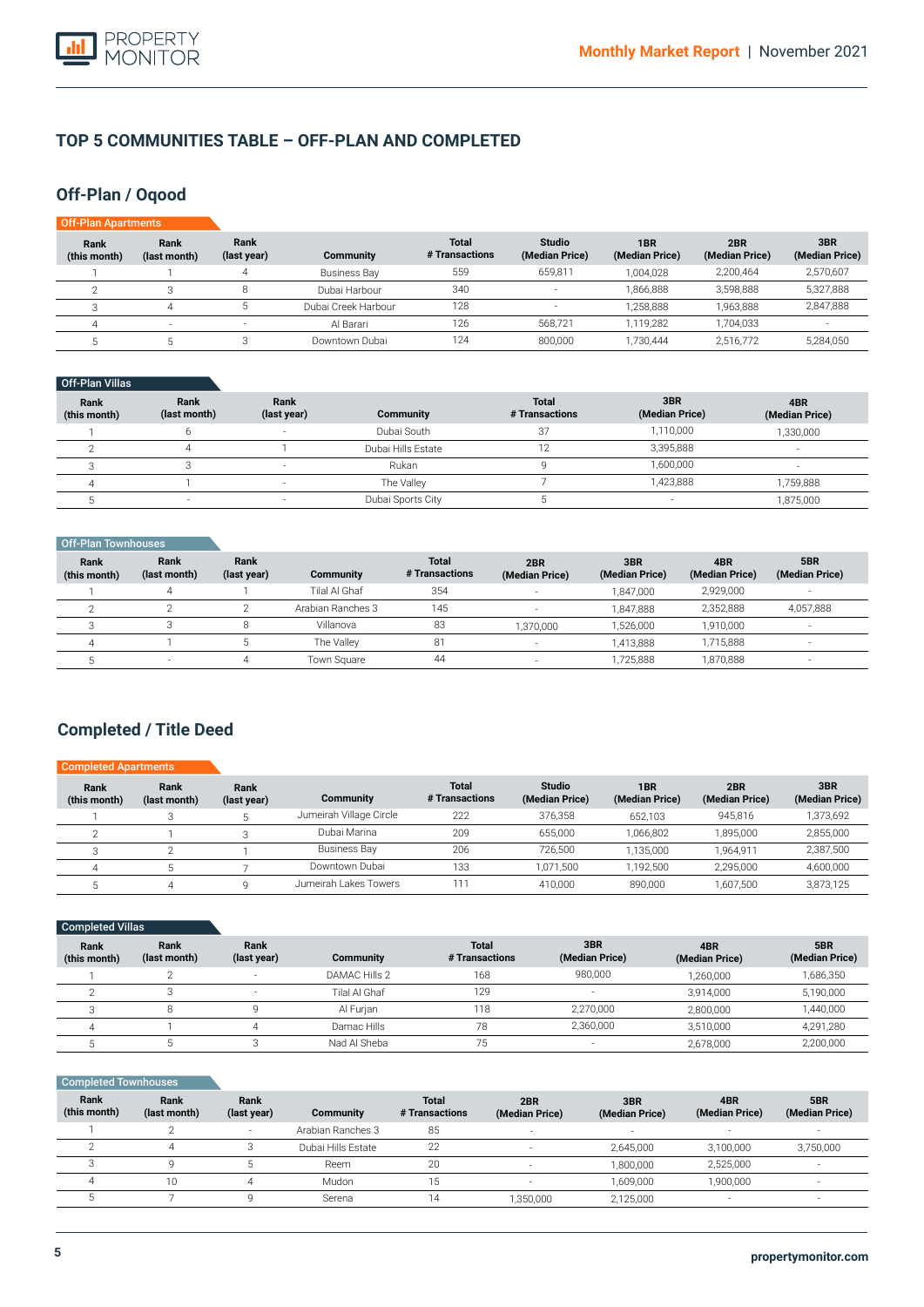

### **HISTORICAL TRANSACTIONS CHART – SALES RECURRENCE**



developer sales have slowly been clawing back market share after Initial Sale Resale resales gaining popularity in June 2020 following the lifting of COVID-19 mobility restriction. The 12-month rolling average now stands at 41.4% In November 2021, the market share of initial developer sales grew by 1.6% to 65.0% versus resale transactions. Throughout the year initial for resale, which still remains considerably higher than the 2019 and 2020 of 33.2% and 33.8% respectively.

Business Bay was the most popular master development for initial sales where 15.4% of all such transactions occurred. This was led by Regalia which had the highest demand in the master development with a total of 357 initial sales.

Taking second place was Tilal Al Ghaf, where initial sales held 10.2% market share. Aura Gardens was the most sought-after sub-community in the master development, recording a total of 280 initial sales.

Coming in third for November was Dubai Harbour which claimed 7.4% market share with 339 sales spread across a myriad of projects, most notably Beach Mansion and Palace Beach Residence with 146 and 129 transactions respectively.

The top master developments for resale transactions were Jumeirah Village Circle with 7.8% of such transactions across multiple projects the highest level of sales occurred at Bloom Towers (44). This was followed by Jumeirah Lakes Towers with 7.6% share and the highest number of transactions in Preatoni Tower (15) and lastly Business Bay taking a 7.3% share with DAMAC Towers by Paramount (17) being the most popular in the community.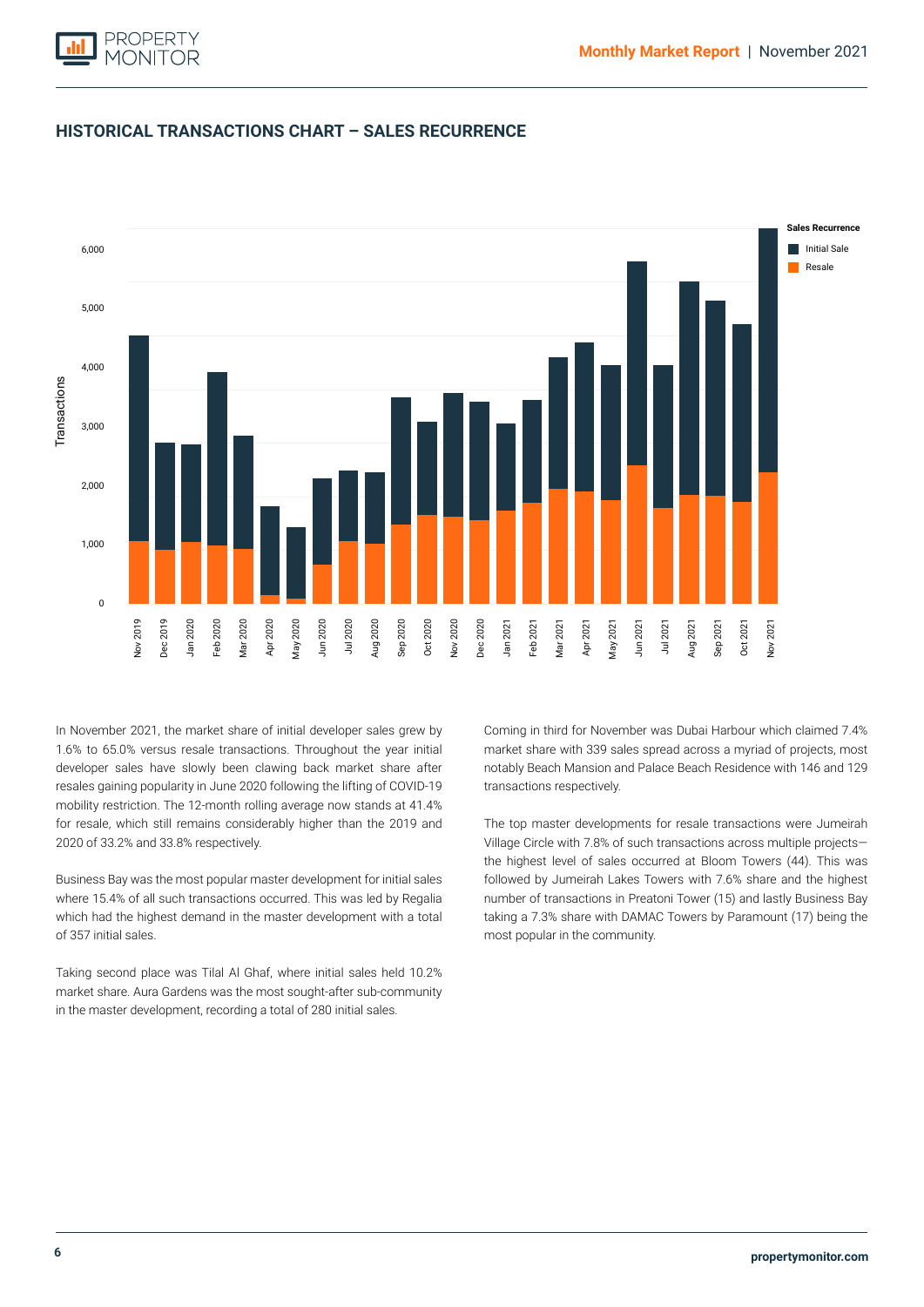### **TOP 5 COMMUNITIES TABLE – INITIAL SALE AND RESALE**

### **Initial Sale**

| <b>Initial Sale Apartments</b> |                      |                     |                         |                                |                                 |                       |                       |                       |
|--------------------------------|----------------------|---------------------|-------------------------|--------------------------------|---------------------------------|-----------------------|-----------------------|-----------------------|
| Rank<br>(this month)           | Rank<br>(last month) | Rank<br>(last year) | Community               | <b>Total</b><br># Transactions | <b>Studio</b><br>(Median Price) | 1BR<br>(Median Price) | 2BR<br>(Median Price) | 3BR<br>(Median Price) |
|                                |                      |                     | <b>Business Bay</b>     | 676                            | 670,000                         | 1.008.863             | 2,040,337             | 2,885,544             |
|                                |                      | 10                  | Dubai Harbour           | 339                            |                                 | 1,871,888             | 3,588,388             | 5,317,888             |
|                                |                      |                     | Dubai Creek Harbour     | 172                            | $\sim$                          | 1.380.888             | 1.994.388             | 3,092,888             |
|                                |                      |                     | Jumeirah Village Circle | 161                            | 460,655                         | 608.190               | 733.116               | 960,000               |
|                                | 41                   | 42                  | Al Barari               | 125                            | 568,721                         | 1.119.282             | 1,710,246             |                       |

#### Initial Sale Villas

| Rank<br>(this month) | Rank<br>(last month) | Rank<br>(last year)      | Community     | <b>Total</b><br># Transactions | 3BR<br>(Median Price) | 4BR<br>(Median Price) | 5BR<br>(Median Price) |
|----------------------|----------------------|--------------------------|---------------|--------------------------------|-----------------------|-----------------------|-----------------------|
|                      |                      | $\overline{\phantom{a}}$ | Tilal Al Ghaf | 124                            |                       | 3.919.500             | 5,190,000             |
|                      |                      | $\overline{\phantom{a}}$ | DAMAC Hills 2 | 121                            | 1,005,000             | 1.295.000             | 1,769,000             |
|                      |                      | 18                       | Al Furian     | 96                             | 2,438,000             | 3.309.400             |                       |
|                      |                      |                          | Damac Hills   | 65                             | 2,599,000             | 4,053,630             | 4,291,280             |
|                      |                      |                          | Dubai South   | 50                             | 1,719,391             | 3,495,823             |                       |

#### **Initial Sale Townhouses**

| Rank<br>(this month) | Rank<br>(last month) | Rank<br>(last year) | Community         | <b>Total</b><br># Transactions | 3BR<br>(Median Price) | 4BR<br>(Median Price) | 4BR<br>(Median Price)    |
|----------------------|----------------------|---------------------|-------------------|--------------------------------|-----------------------|-----------------------|--------------------------|
|                      |                      |                     | Tilal Al Ghaf     | 342                            | 1.847.000             | 2.965.500             |                          |
|                      |                      |                     | Arabian Ranches 3 | 218                            | 1.859.388             | 2,358,888             | 4,057,888                |
|                      |                      |                     | The Valley        | 81                             | 1.413.888             | 1.715.888             | $\overline{\phantom{a}}$ |
|                      |                      | 13                  | Villanova         | 69                             | 1.549.000             | 1,921,000             |                          |
|                      |                      |                     | Town Square       | 44                             | ,725,888              | 1,870,888             | $\sim$                   |

### **Resale**

#### **Rank (this month)** 1  $\overline{2}$ 3 4 5 **Rank (last month)** 1 2 4 3 5 **Rank (last year)** 1 6 <sup>3</sup>  $\overline{2}$ 4 **Community**  Dubai Marina Jumeirah Village Circle Downtown Dubai International City Business Bay **Total # Transactions** 167 165 135 90 89 Resale A **Studio (Median Price)** 655,000 357,390 1,071,500 216,666 665,000 **1BR (Median Price)** 1,000,000 625,050 1,200,000 306,000 850,000 **2BR (Median Price)** 1,552,500 947,208 2,287,500 462,500 1,450,000 **3BR (Median Price)** 2,760,000 1,487,983 4,272,500 510,000 2,327,500

| <b>Resale Villas</b> |                      |                     |                    |                                |                       |                       |                       |
|----------------------|----------------------|---------------------|--------------------|--------------------------------|-----------------------|-----------------------|-----------------------|
| Rank<br>(this month) | Rank<br>(last month) | Rank<br>(last year) | <b>Community</b>   | <b>Total</b><br># Transactions | 3BR<br>(Median Price) | 4BR<br>(Median Price) | 5BR<br>(Median Price) |
|                      |                      |                     | Nad Al Sheba       | 66                             |                       | 2,678,000             | 2,200,000             |
| $\sim$               |                      |                     | Emirates Living    | 62                             | 2.902.500             | 4,660,000             | 6,137,500             |
|                      |                      | $\sim$              | DAMAC Hills 2      | 47                             | 865.000               | 1,100,000             | 1,200,000             |
|                      |                      |                     | Arabian Ranches    | 31                             | 4,500,000             | 3,675,000             | 6,850,000             |
|                      |                      |                     | Dubai Hills Estate | 28                             | 3,950,000             | 4,675,000             | 5,800,000             |

#### Resale Townhouses

| Rank<br>(this month) | Rank<br>(last month) | Rank<br>(last year) | Community          | <b>Total</b><br># Transactions | 2BR<br>(Median Price) | 3BR<br>(Median Price) | 4BR<br>(Median Price) | 5BR<br>(Median Price) |
|----------------------|----------------------|---------------------|--------------------|--------------------------------|-----------------------|-----------------------|-----------------------|-----------------------|
|                      |                      |                     | Villanova          | 25                             | 1.347.500             | 1,517,500             | 1,875,000             |                       |
|                      |                      |                     | Reem               | 19                             |                       | 1,800,000             | 2,525,000             |                       |
|                      |                      |                     | Dubai Hills Estate | 18                             |                       | 2.645.000             | 3.000.000             | 3,687,500             |
|                      | 10                   |                     | Arabian Ranches 2  | 14                             |                       | 2,240,000             | 2,312,500             |                       |
|                      |                      |                     | Tilal Al Ghaf      | 10                             |                       | 1,630,000             | 2,600,000             |                       |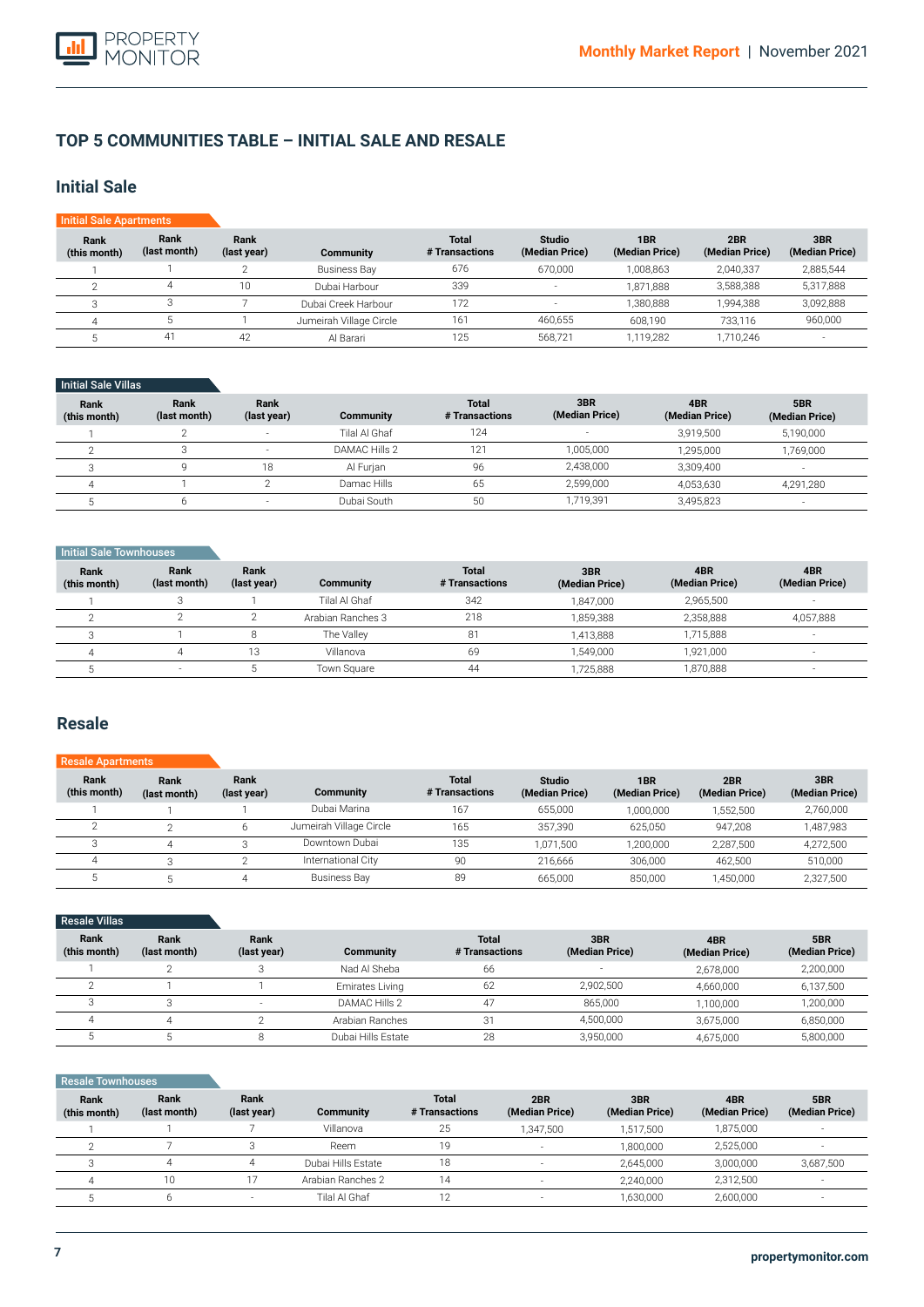

### **PRICE TIERS (AED) – NOVEMBER 2021 PRICE TIERS (AED) – OCTOBER 2021**



### **PRICE TIERS (AED) MONTHLY COMPARISON**

|             | November 2021 | October 2021 | <b>MoM Change</b> |
|-------------|---------------|--------------|-------------------|
| $500K$      | 12.7%         | 14.0%        | $-1.33%$          |
| 500K-750K   | 10.8%         | 12.0%        | $-1.19%$          |
| 750K-1M     | 9.8%          | 11.3%        | $-1.50%$          |
| $1M-1.5M$   | 15.1%         | 13.1%        | 1.99%             |
| $1.5M - 2M$ | 13.5%         | 12.1%        | 1.43%             |
| $2M-3M$     | 15.2%         | 15.6%        | $-0.44%$          |
| $3M-5M$     | 15.1%         | 14.3%        | 0.75%             |
| $5M-10M$    | 5.5%          | 4.8%         | 0.73%             |
| $10M+$      | 2.4%          | 2.8%         | $-0.42%$          |

As forecast in our previous reports, during the month there was growth in the mid-tier segments specifically the AED 1m-1.5m and AED 1.5m-2m price tiers. This growth was led primarily by off-plan sales at Regalia in Business Bay, Palace Beach Residence and Beach Mansion in Emaar Beachfront, Executive Residences in Dubai Hills, and Cavalli Tower in Media City.

The AED 3m-5m and 5m-10m also experienced growth in monthly market share, both increasing by approximately three-quarters of a percent owing to off-plan sales registration at Harmony in Tilal Al Ghaf as well as Palace Beach Residence and Beach Mansion in Emaar Beachfront.

In November, properties mid-tier of AED 1m–3m accounted for the largest share of the market at 43.8%, increasing from 40.8% last month. The highprice tiers with property values greater than AED 3m now represents 22.9% of the market, up from 21.9% in October and now at their highest market share since July 2016, while the lower price tiers of properties under AED 1m displayed their weakest performance since March 2015, shrinking a further 4% month-on-month to 33.3%.

| <b>Property Flip</b> | <b>Date:</b> 7 November 2021<br>Property: Villa R-66, Emirates Hills<br><b>Price:</b> $AED 92m$                                                                               |  |
|----------------------|-------------------------------------------------------------------------------------------------------------------------------------------------------------------------------|--|
|                      | After transacting for AED 72.38m earlier this<br>year in April, villa R66 in Emirates Hills has<br>changed hands again, increasing in value by<br>over AED 19.5m in 207 days. |  |